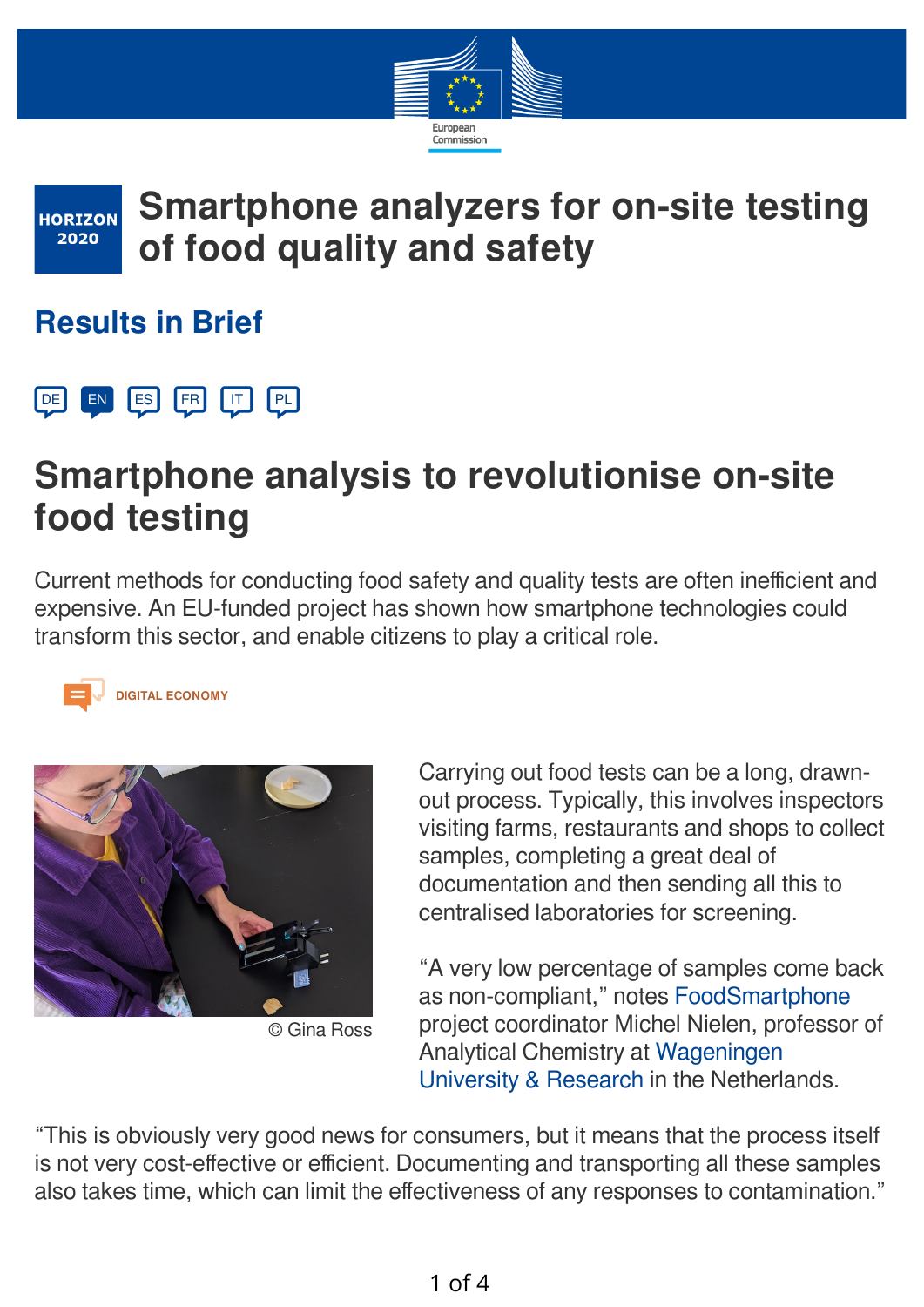## **Efficient food sampling**

The FoodSmartphone project was undertaken with the support of the Marie [Skłodowska-Curie Actions programme. It sought to address these inefficienc](https://ec.europa.eu/research/mariecurieactions/node_en)ies by harnessing the power of the smartphone, and bringing the lab to the sample site.

This was achieved by combining [bioanalytical sensing](https://www.nibib.nih.gov/research-funding/sensors) and diagnostics with the imaging, computational and communication power of smartphone devices. Together, they provide food inspectors and analysts with effective and efficient tools to determine – and immediately record – results.

New instruments, such as biorecognition tools with electrodes that can be plugged into a smartphone, have been developed. An emphasis was also placed on accelerating detection speeds, allowing results to be recorded quickly and in real time.

"These are tools that can be used by experts outside the lab environment," explains Nielen. Tests can then be disseminated securely, using blockchain technology, to decision makers and relevant stakeholders. Recording the time and location of each sample also enables professionals to identify geographic patterns in food contamination occurrences.

The ambitions of the FoodSmartphone project do not stop here, however. Nielen envisages a future in which citizens are able to carry out rapid food tests at home as well. The key challenge, he says, will be simplifying sampling procedures so that they can be used by non-experts.

To this end, the project developed a prototype analysis device for detecting nut allergens in cookies. A handheld device crushes the cookie and soaks the crumbs in a reagent; this mixture is then analysed using test strips that are [3D-printed](https://www.hubs.com/guides/3d-printing/) from a box that clicks onto the smartphone.

"The process was so simple that a 15-year-old with no connection to the project was able to carry it out," says Nielen. "We gave him a page of instructions in picture form, and he was able to run the test."

### **Smartphone-enabled future**

Nielen is confident that smartphone-enabled food analysis will be the future. While the innovations pioneered by this project are still a few years away from commercialisation, Nielen and his team have successfully shown that the technology works, and that ordinary citizens are fully capable of running tests.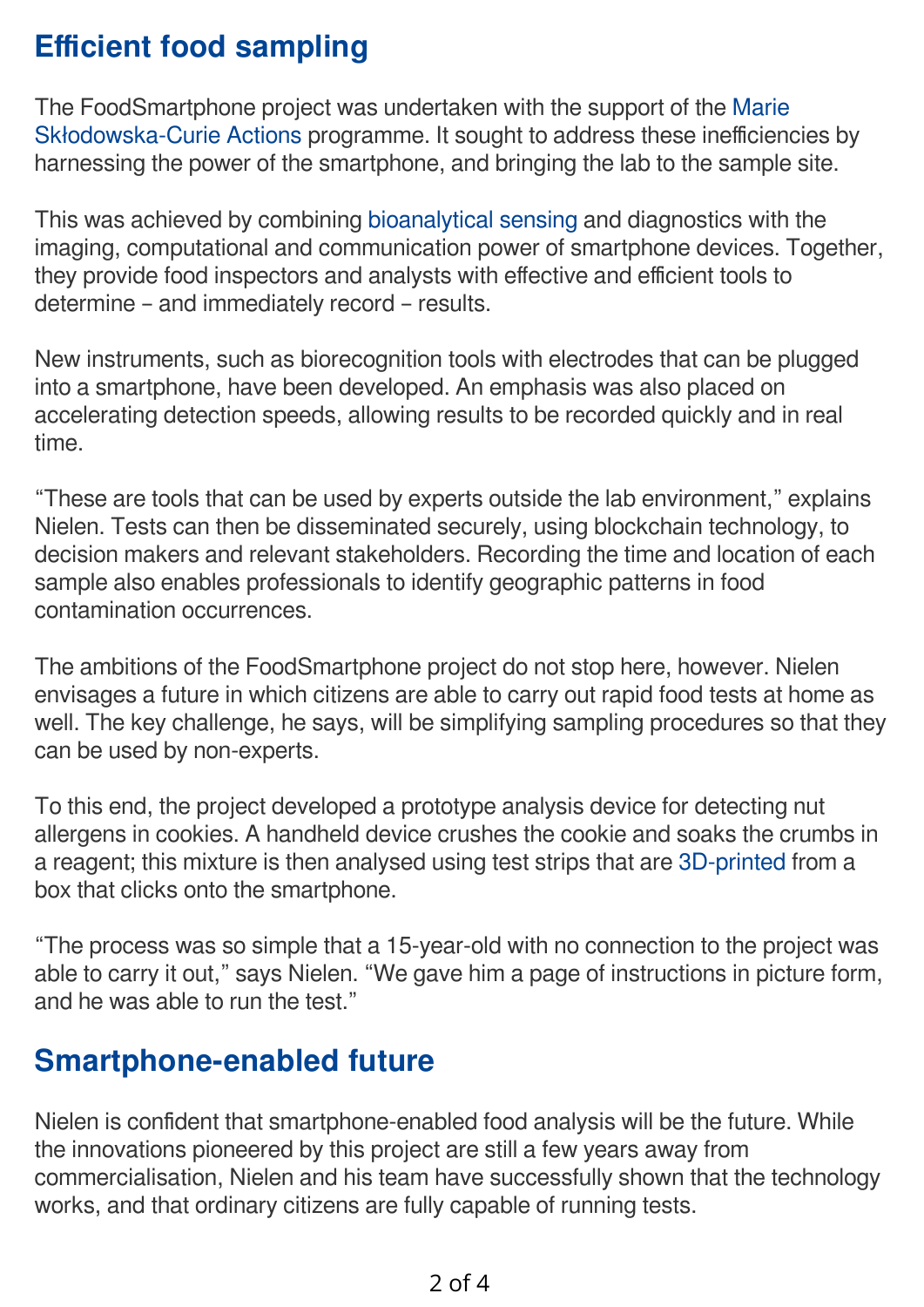A next step would be to run larger field trials with food inspectors and different types of citizens, to collect more data and feedback. Nielen notes that the project consortium was recently approached by a major food company, interested in seeing whether food allergy test kits could be further developed both for industry and for end users.

"Policymakers are also beginning to discuss the need for more on-site testing and harnessing of technology," adds Nielen. "We are seeing the language of the FoodSmartphone project being rapidly adopted, and our entire philosophy being absorbed by decision makers."

### **Keywords**

FoodSmartphone, food, contamination, analytical, smartphone, consumers, laboratories, blockchain

| Project Information                                               |                                  |                                                                                                                                                                               |
|-------------------------------------------------------------------|----------------------------------|-------------------------------------------------------------------------------------------------------------------------------------------------------------------------------|
| <b>FoodSmartphone</b>                                             |                                  | <b>Funded under</b><br>H2020-EU.1.3.                                                                                                                                          |
| Grant agreement ID: 720325                                        |                                  | H2020-EU.1.3.1.                                                                                                                                                               |
| ⊕<br><b>Closed project</b><br><b>Start date</b><br>1 January 2017 | <b>End date</b><br>31 March 2021 | <b>Overall budget</b><br>€ 2 830 941,14<br><b>EU</b> contribution<br>€ 2 830 941,14<br><b>Coordinated by</b><br><b>STICHTING WAGENINGEN</b><br><b>RESEARCH</b><br>Netherlands |

#### **Discover other articles in the same domain of application**